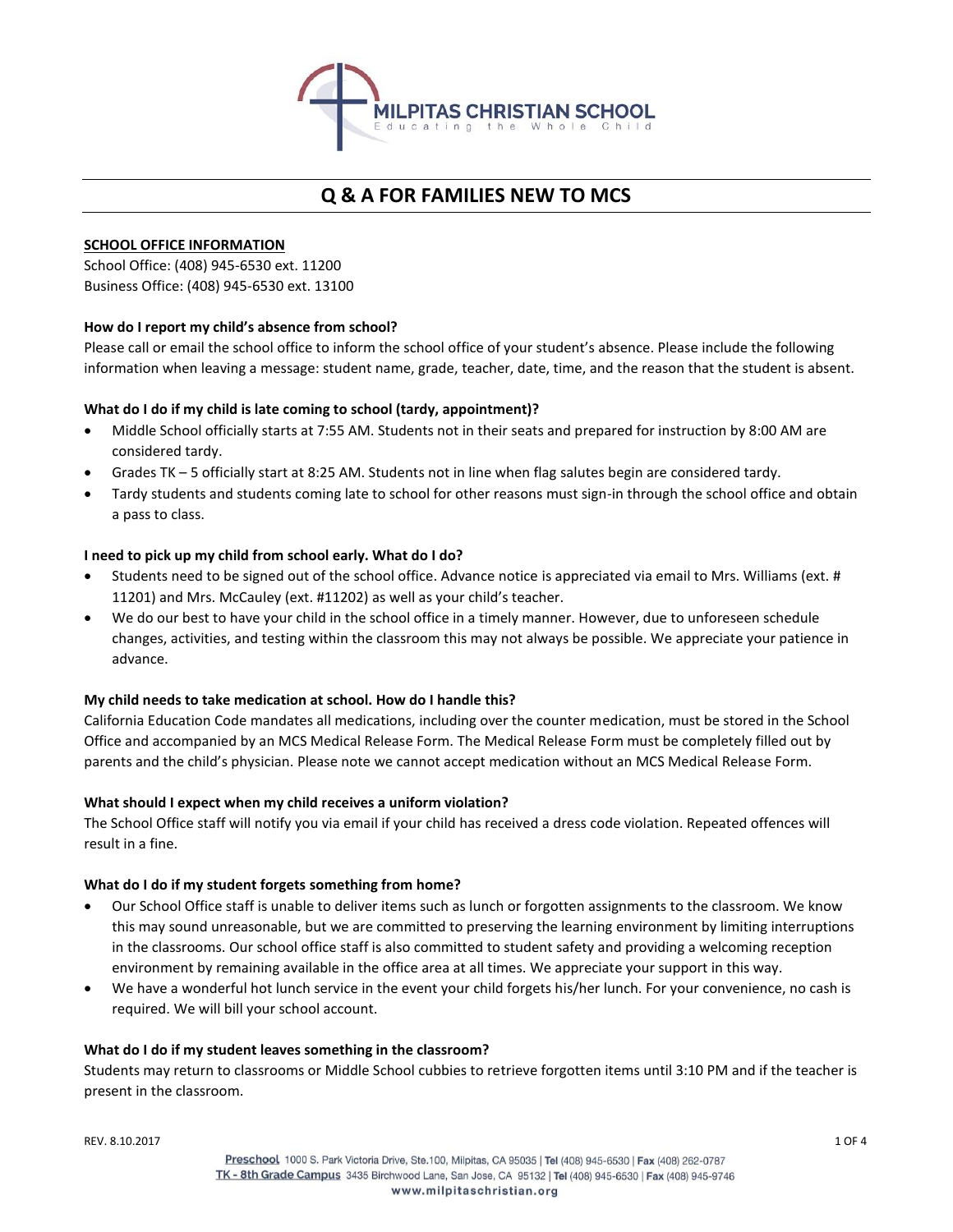

# **My contact or medical/insurance information has changed. How do I inform the school?**

Contact or medical/insurance information updates can be directed to the School Office or the Business Office for your convenience.

## **ACADEMIC INFORMATION**

### **Does MCS follow the Common Core State Standards (CCSS)?**

- Yes and no. We have formally adopted the CCSS for Language Arts as it better meets our learning goals for reading and writing. It improves the previous CA state standards in the area of informational text.
- We are assimilating portions of the CCSS for Mathematics. We are in the process of updating our elementary math curriculum using the Singapore Math model that is loosely aligned to the CCSS. We are choosing not to fully align with the CCSS for math to better fit our educational goals for competitive high school prep utilizing the three tracks of Pre-Algebra1A, Algebra 1, and Geometry in our Middle School.

### **Does MCS complete standardized testing?**

- Yes we do. MCS uses a nationally normed test called the Terra Nova 3 (TN3). Results are used to measure student achievement, but more importantly to inform teachers and administration of curriculum and instruction needs, and staff development opportunities.
- The TN3 is aligned to a common set of national education standards, but not specifically to the CSS.

## **Does MCS have an anti-bullying program?**

Yes, we do. Grades TK-2 receive introductory training using the Social Thinking curriculum. Grades 3 – 8 participate in a program called Raising Respect with an added emphasis on self-esteem this year. We have had great success with these programs as they provide a common vocabulary for our students and staff, and equip students to think outside of themselves to support others.

### **How does MCS communicate with parents?**

- School documents, announcements, and general information about the school are accessible through the MCS website, also referred to as the MCS Online Community.
- Student academic progress, teacher announcements, and other academic information are available online through NetClassroom.
- MCS produces a "Weekly" or monthly electronic newsletter as well. This newsletter will contain important announcements and updates on school activities and events as well as upcoming workoff hour opportunities.

### **How can I find out about my student's academic progress?**

- Logging in to NetClassroom will provide an immediate source of information for students in grades 4 8.
- MCS values partnership with parents in the education of their children. Your face-to-face communication with your child's teacher is not only welcomed, it is encouraged! The best way to do this is to email your child's teacher directly to request a meeting.
- Progress reports and trimester report cards will be issued electronically through NetClassroom at regular intervals.
- Parents are required to attend a scheduled Parent-Teacher Conference in November following the completion of 1st **Trimester**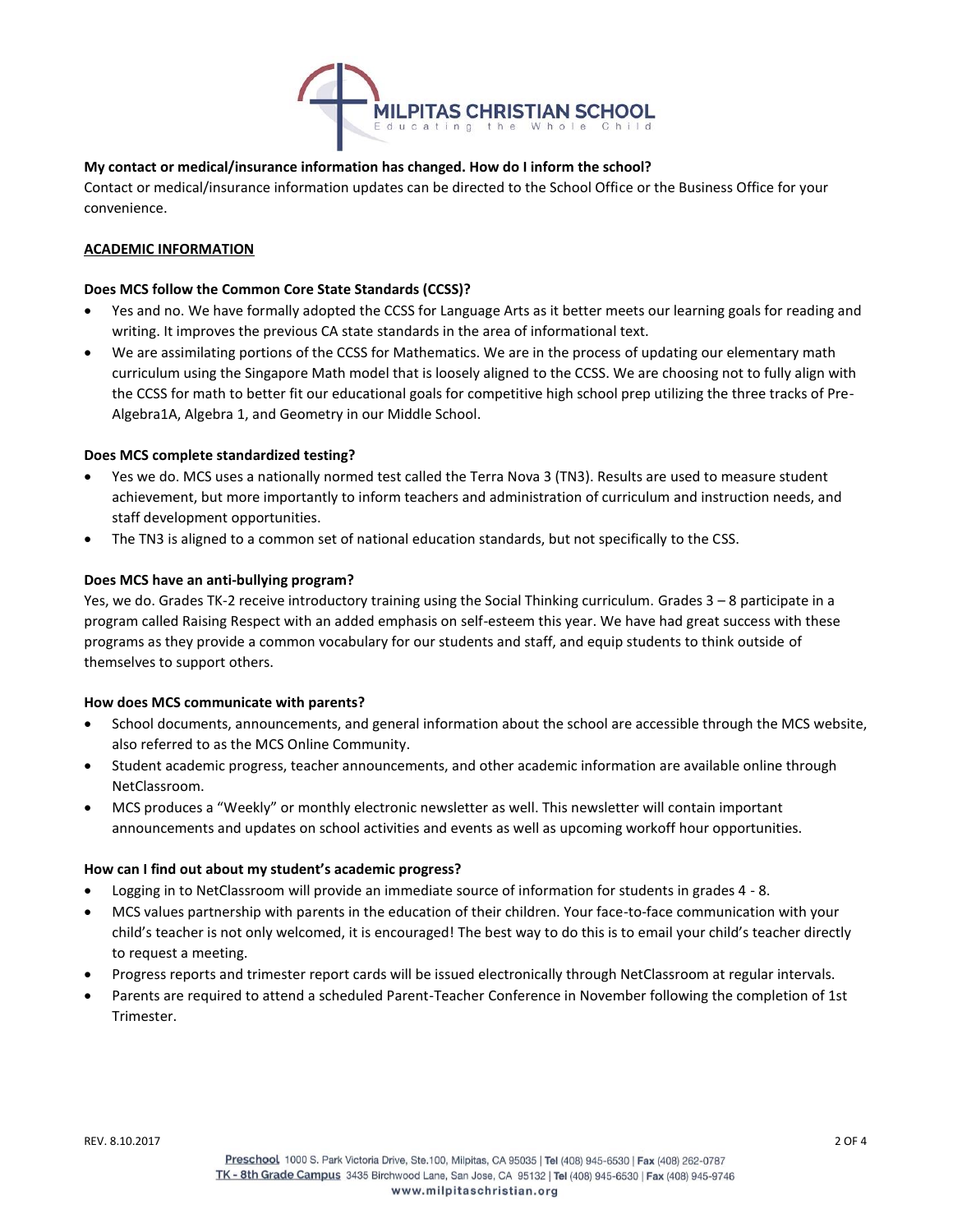

# **WORK-OFF HOURS PROGRAM - FREQUENTLY ASKED QUESTIONS**

## **Which families are required to perform work-off hours?**

All families whose children attend the MCS Elementary or Middle School are required to perform work-off hours, unless a member of the family is an employee of the school.

## **How many work-off hours must be performed each school year?**

- Families with **one child** in the school must perform **twelve (12)** work-off hours.
- Families with **two children** in the school must perform **sixteen (16)** work-off hours.
- Families with **three or more children** must perform **twenty (20)** work-off hours.

## **How do I find out about work-off hour opportunities?**

- Work-off hour opportunities will be available online during the school year. Please watch out for the school newsletters for information.
- For opportunities specific to your child's class or pod, please talk with your child's teacher.
- School-wide opportunities can also be found:
	- In the school newsletter (via weekly emails).
	- Posted in the main school lobby (*Building A, east entrance*)
	- In Net Community

### **Who can perform the work-off hours?**

Any adult can perform work-off hours for a family: caretakers, grandparents, adult siblings, other relatives, etc. Please be sure these individuals have your MCS account number. It is critical that your account number is entered on the work-off hours coupon to ensures proper credit to your account. For example, if we don't recognize the name of the volunteer, we won't know where to credit the hours if the account number is missing.

Alumni or student volunteers may perform services for MCS. However, these will be "community service" hours, not workoff hours.

### **If I work more than my required number of work-off hours, may I apply them to next year?**

No. The "banking" of work-off hours for subsequent school years is not allowed.

### **May I donate my extra work-off hours to other families?**

Yes. Sometimes it's very difficult for a family or a single parent to fulfill their work-off hour requirements and paying for them at the end of the year can be cost prohibitive. Please contact the Business Office (Ext. # 13100) if you would like to donate your extra hours to a specific MCS family, or as a general "donation" for any family in need.

### **How do I receive credit for the hours I work?**

Work-off hours are credited to your account **only** from work-off hour coupons. These coupons must be submitted to the School Office or Business Office. Event sign-in sheets *do not* fulfill the coupon requirement.

- **Obtain** a Work-Off Hour Coupon from the MCS Staff member or special event coordinator for whom you will work. Coupons are also available in the School Office and Business Office.
- **Fill-out** the coupon with all of the required information: MCS account number, the date the work was performed, the name of the individual who performed the work, student's name, teacher's name, the work performed, and the number of hours worked.
- **Have the coupon signed** by the person in charge of the work you perform. For example, if you work at the book fair, the book fair coordinator should sign the coupon. If you go on a class field trip, the teacher should sign it.

REV. 8.10.2017 3 OF 4

| <b>MILPITAS CHRISTIAN SCHOOL</b><br>Educating the Whole Child |                                 |  |
|---------------------------------------------------------------|---------------------------------|--|
| <b>Work-Off Hours Coupon</b>                                  |                                 |  |
|                                                               | Date: Acct#                     |  |
|                                                               | Parent Name                     |  |
|                                                               | Student Name                    |  |
|                                                               |                                 |  |
|                                                               |                                 |  |
|                                                               |                                 |  |
| Number of Hours                                               |                                 |  |
| WHITE: BUSINESS OFFICE COPY                                   | YELLOW: RETAIN FOR YOUR RECORDS |  |

 $\triangle$